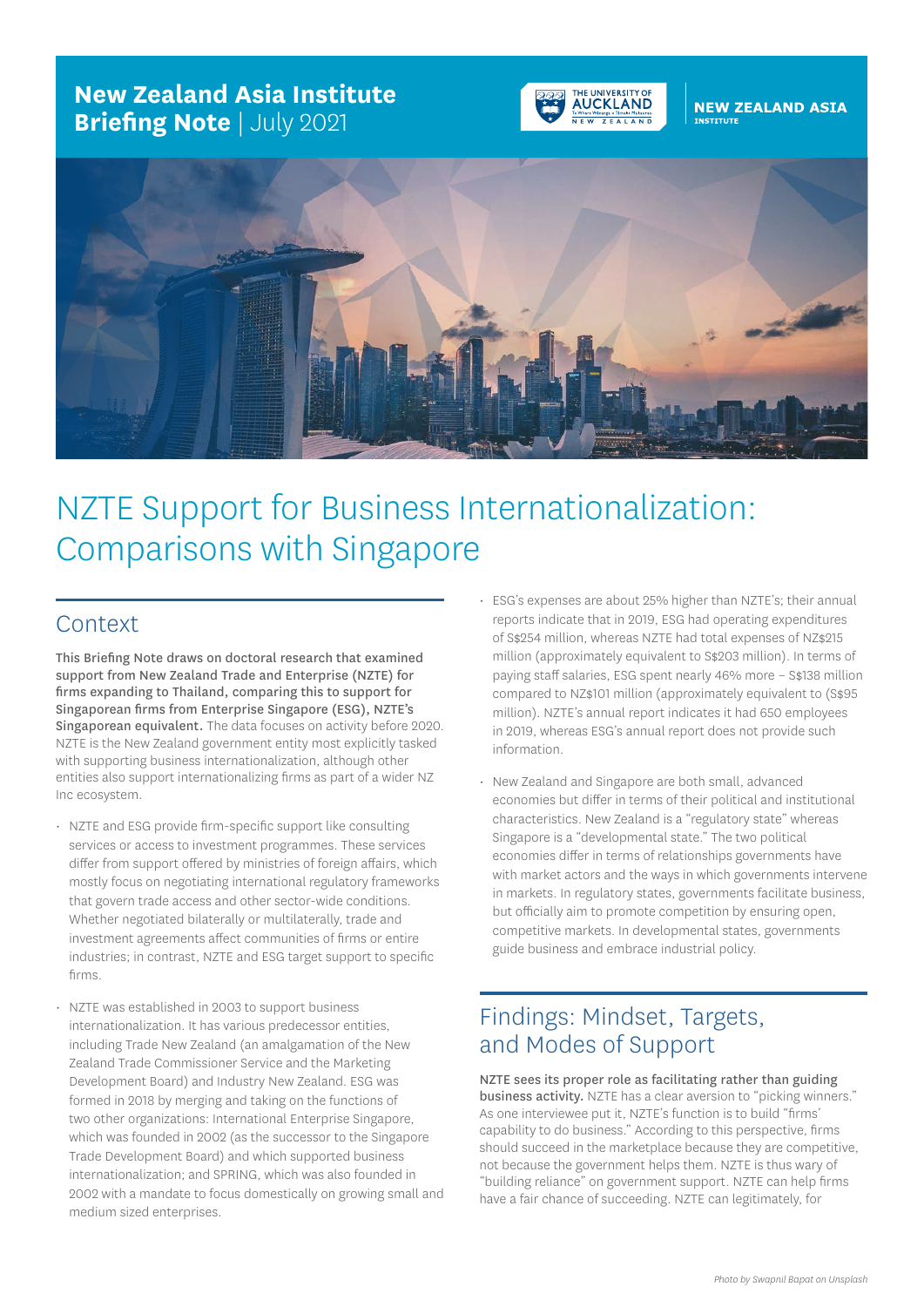instance, help firms by educating them to overcome information asymmetries – doing so "[levels] the playing field." But NZTE is a "government body that doesn't want to go too far" – it takes "firms a certain way" and then "let[s] them go."

ESG, in contrast, sees its proper role as cultivating business areas that are important for Singapore's growth. Whereas NZTE sees coordinating business activity as inappropriate, ESG sees such coordination as precisely its purpose. It is "paternalistic," as one interviewee put it. A well-cited example of such paternalism occurred in the 1990s, when Singapore's government incentivized Singaporean manufacturers to expand to Malaysia. Today, the extensive cross-border business activity in that area is arguably a result of intervention. In Thailand, ESG supports firms in business areas it sees as important for economic development. Helping firms do what they want is not ESG's goal; it rather intends to guide firms to work in prioritized areas.

NZTE and ESG workers often describe their organizations' appropriate role as growing "ecosystems" of firms, but they have different views on what this means. The view in NZTE is that government should be enabling firms to identify opportunities and pursue them. By enabling many firms in this way, firms will recognize and develop connections with other market actors, creating an ecosystem. In ESG, the view is that an ecosystem has production chains with clearly defined niches – different firms fill different niches along those production chains. Government's role is to define niches and then to ensure that firms are filling those niches. NZTE sees ecosystems as emerging bottom-up; ESG sees them as being built top-down. NZTE sees it as inappropriate to try to "corral a group of companies"; ESG, on the other hand, aspires to cultivate groups of companies that are working in complementary business areas.

NZTE prefers supporting competitive firms. This point came up repeatedly as a key criterion by which NZTE determines whether it will help firms. As one businessperson put it, NZTE is "invested in understanding the plan" of recipient firms. If, based on that understanding, it deems plans competitive, it will assist. Several interviews indicated NZTE tends to favour supporting large firms that are already successful because such firms are more obviously competitive. As one interviewee put it, "there is clear favouritism towards likelihood of success, which is skewed towards bigger firms." In some cases, though, NZTE worker will choose to support smaller firms if they judge those firms' plans likely to succeed; NZTE will support small firms if it thinks they are competitive and if they have "the ability to get across the line."

ESG, in contrast, prefers supporting firms in business areas the Singaporean government plans to develop. For ESG, competitiveness is not the main criterion by which it determines if it will support firms. Instead, the key criterion is whether firms are working in prioritized business areas. ESG, like the Singaporean government more generally, has numerous "theses" about which business areas must grow in order for Singapore to maintain its prosperity. These theses define ESG's targeting of support. In Thailand, ESG particularly focuses on supporting SMEs that are using next-generation technologies. This is because there are two common opinions in Singapore's government: 1) large corporations overly dominate Singapore's economy; and 2) Singapore must develop next-generation technologies to maintain its economic prosperity.

NZTE mainly supports firms by helping them be more competitive. A common theme of NZTE's support is that it enhances firms' competitiveness. NZTE's principal tool is consulting. Customer managers go to great lengths to understand difficulties facing firms. Based on this understanding, customer managers then provide tailored consulting to help firms navigate business environments. In the words of one interviewee, "we work with the customer to understand what challenges are impeding

them from being successful." NZTE also helps firms network and meet potential partners in-country. It also provides financing – via the International Growth Fund, for instance – but financial support is not emphasized. NZTE has a tiered system for its customer firms; lower-tier customers receive less tailored support. For such customers, market information and workshops are more common support tools.

ESG, in contrast, primarily intervenes with subsidies that incentivize work in planned business areas. Whereas consultancy services are the main way NZTE supports firms, the focus of ESG's support is instead financial – it subsidizes certain business activities to make them cheaper. There are four main financial support tools that ESG uses: grants; loans and insurance; tax incentives; and investments. These tools target firms in business areas which the government prioritizes for development. ESG's Market Readiness Assistance Scheme, for instance, is geared to help SMEs, which the government thinks there must be more of. There are also support options that ESG describes as "non-financial," such as informational publications. In fact, many of the non-financial services are also financial; they subsidize professional training, for instance.

A difference between NZTE and ESG is their level of focus; NZTE workers tend to focus on helping firms succeed, whereas ESG workers tend to focus on achieving macro level outcomes. At NZTE, workers tend to adopt firm-specific views of what constitutes success; their mission, once assigned to customer firms, is to help those firms export. They take queues from firms about what intelligence gaps must be filled. NZTE workers become "part of the team" – they cultivate "close relationships" with firms, striving to help them achieve their goals. ESG workers, on the other hand, maintain an arms-length distance. This is because their goal is to grow business areas, not firms. ESG workers inform firms about funding opportunities and let them apply for them; they do not "champion" firms, to the chagrin of firms who would prefer more proactive support. The focus of ESG workers is to connect incentive schemes to firms to influence overall business activity; they have little concern about any particular firm's success.

#### Assessment: Strengths and **Weaknesses**

- A relative strength of NZTE is that, at least at the microlevel, it does not distort firms' behaviour in ways that leave firms susceptible to market shocks. NZTE helps firms do what they are already doing. As one interviewee put it, decisions to continue receiving NZTE support are "down to us." NZTE assistance is contingent on a firm's demand for it, in other words. ESG, in comparison, arguably distorts firms' behaviour in ways that leave them vulnerable to market shocks; by subsidizing certain business activities, it entices firms to do activities for which there may be little actual market demand. Interviewees mentioned, for instance, pursuing internationalization simply because of ESG subsidies, not because they had independently recognized opportunities in foreign markets.
- NZTE is comparatively weak in catalysing transformative change. New Zealand businesspeople regularly stated NZTE has little impact on their chances of success or failure; NZTE tends to support firms that are already competitive and tends to not support uncompetitive firms. Interviewees stated smaller firms "face an enormous hill" when trying to access NZTE support, whereas larger firms "don't really need NZTE's support." This view indicates NZTE support does not radically change how